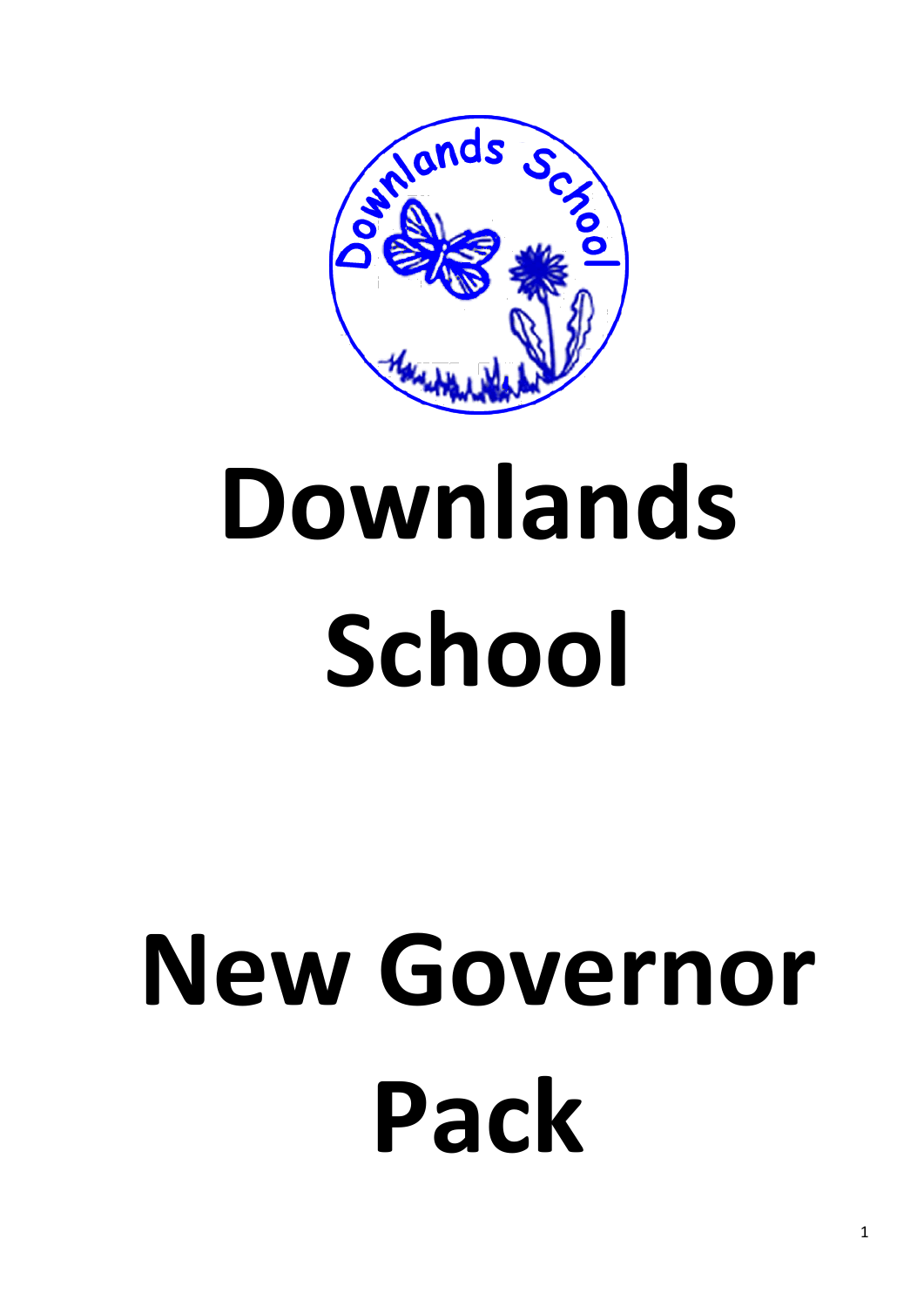# **Contents**

| Welcome from Chair & Headteacher | 3  |
|----------------------------------|----|
| GDI Form*                        | 4  |
| Register of Business Interests*  | 7  |
| Skills Review Audit*             | 8  |
| <b>Governing Body List</b>       | 11 |
| <b>Privacy Notice</b>            | 12 |
| Instrument of Government         | 14 |
| <b>Terms of Reference</b>        | 15 |
| Acronyms                         |    |

\*Please return completed copies of these 3 forms to Cress

A Child Workforce Governor DBS check will also be made and photographic proof of identity and proof of residency will be required during this process.

Please follow this link to find out more about becoming a school Governor.

[Be a school governor NGA](https://www.nga.org.uk/Governance-Recruitment/Be-a-school-governor-or-trustee.aspx)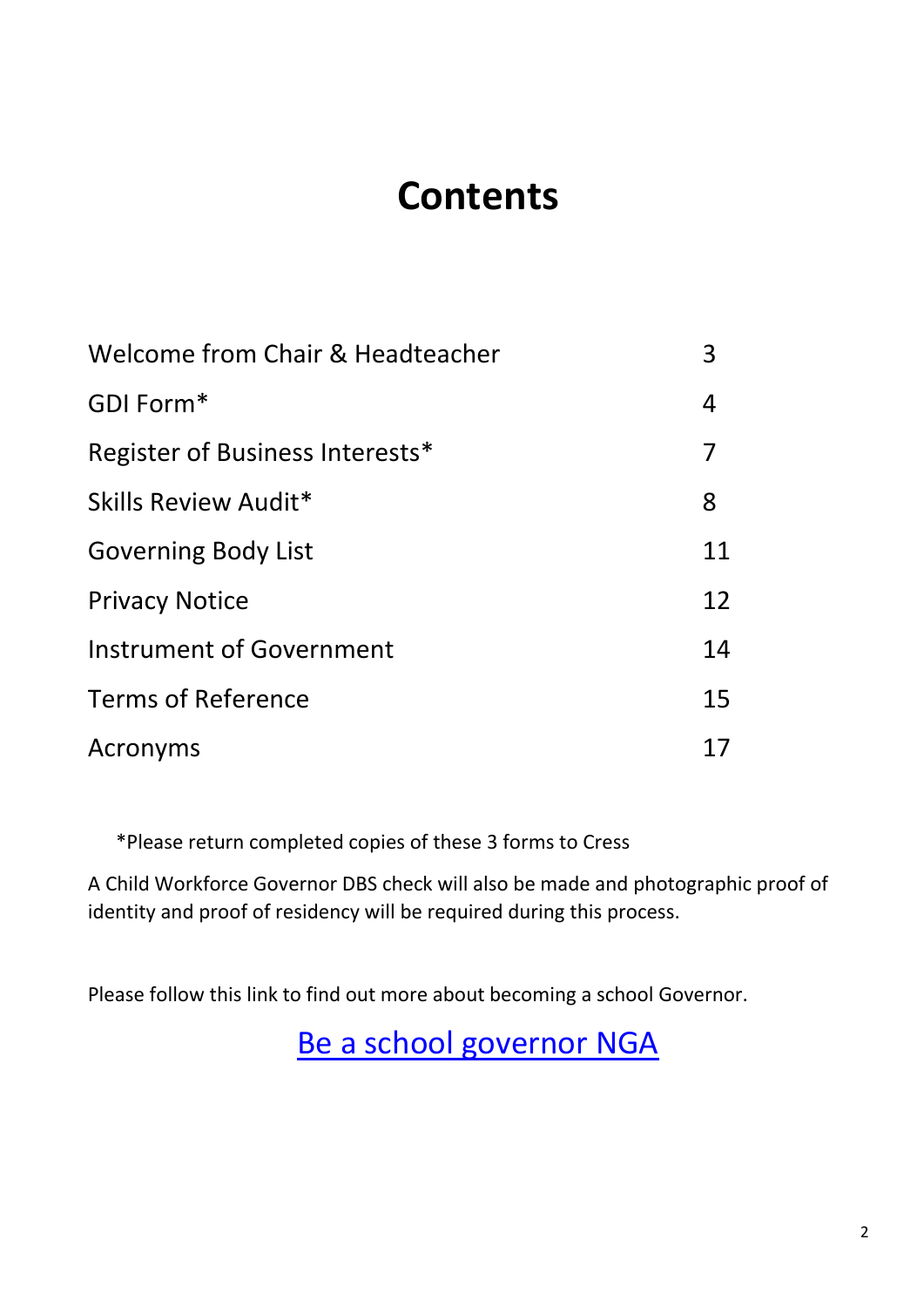3

# Welcome from the Chair of Governors

I want to take this opportunity to welcome you to the Board of Governors for Downlands Community School. We have a unique school in that we are totally contained within Blandford Camp and our children predominantly come from Service families.

Being a Governor is a lot of responsibility but concurrently it is extremely fulfilling. Our role is to ensure that there is a defined

vision and strategic direction of the school. We are a committed governing body that works actively alongside the Headteacher and the Senior Leadership Team to ensure that the school environment is firstly safe and secure but also nurturing and fun.

Being a Governor is very rewarding. As well as the formal strategic elements, we actively encourage the Governors to attend the day-to-day activities in the school and get involved where possible. Our Governors have responsibilities for specific areas of the academic output and liaise closely with the relevant teaching staff.

School life, especially at Downlands, constantly changes and evolves and the pleasure in seeing this happen makes all the efforts and time worthwhile.

I am sure you will enjoy your time as a Governor and always feel free to put new ideas forward and actively get involved.

Jeremy Osborne

James Rielly

# Welcome from the headteacher

On behalf of Downlands Community School, may I thank you for volunteering your time to be a school governor.

Perhaps you are already a parent or member of the school community and share my view that Downlands is a unique school which fosters an incredibly caring and supportive environment for the children to thrive in.

The school is also supported by its governors who offer a range of

experiences, skills and perspectives which I am sure you will add to. The role of school governor is increasingly important in modern education and I need a strong governing body to offer support and challenge in equal measure so that our overall standards are kept as high as possible.

To this end, I am looking forward to working with you and I thank you once again for your commitment.



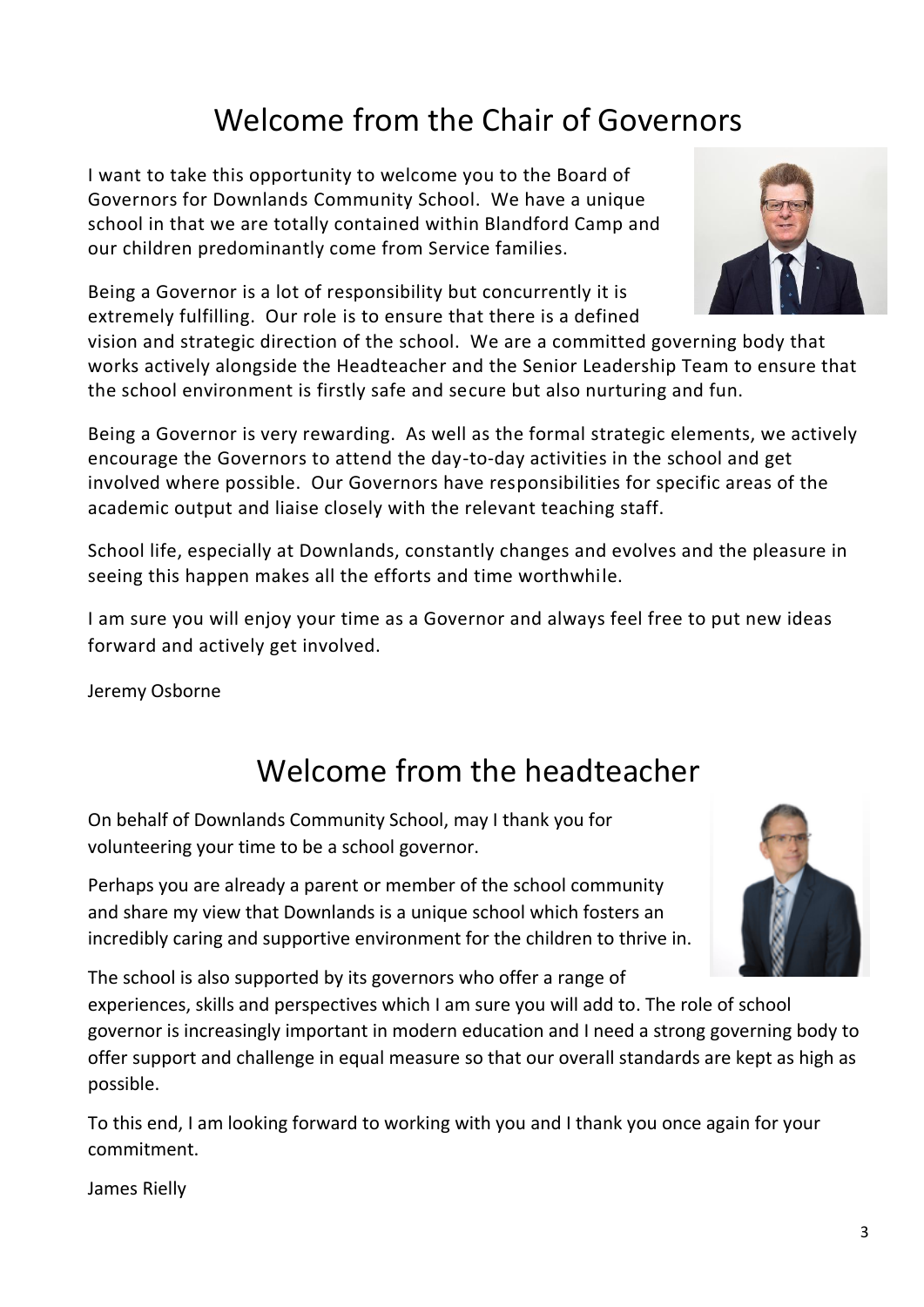

#### **Please complete and return to your Clerk**

| Preferred first name |
|----------------------|
|                      |
|                      |
|                      |
|                      |
|                      |
|                      |

Email address: ………………………………………………………………………………………………… School/LGB: ……………………………………………………………………………………………………

Type of Governor **(please circle)**

| Associate<br>member | Authority    | Community       | Co-opted    |
|---------------------|--------------|-----------------|-------------|
| Director            | Foundation   | Parent          | Partnership |
| Sponsor             | <b>Staff</b> | Trust appointed | Trustee     |

#### **Date current term of office commenced** ………………..………………………

In order to comply with the DfES guidance please read and sign the Declaration Form overleaf.

#### **Data Protection**

The information you provide will be used by Dorset Council for the purposes related to your duties as a governor. It will only be retained for as long as required for those purposes. Your information will not be passed to any third parties. By providing this information OR signing this form, you are consenting to its use as detailed. Further information about the use of your personal information is available on our web-site at www.dorsetforyou.com or by contacting the Council's Data Protection Officer.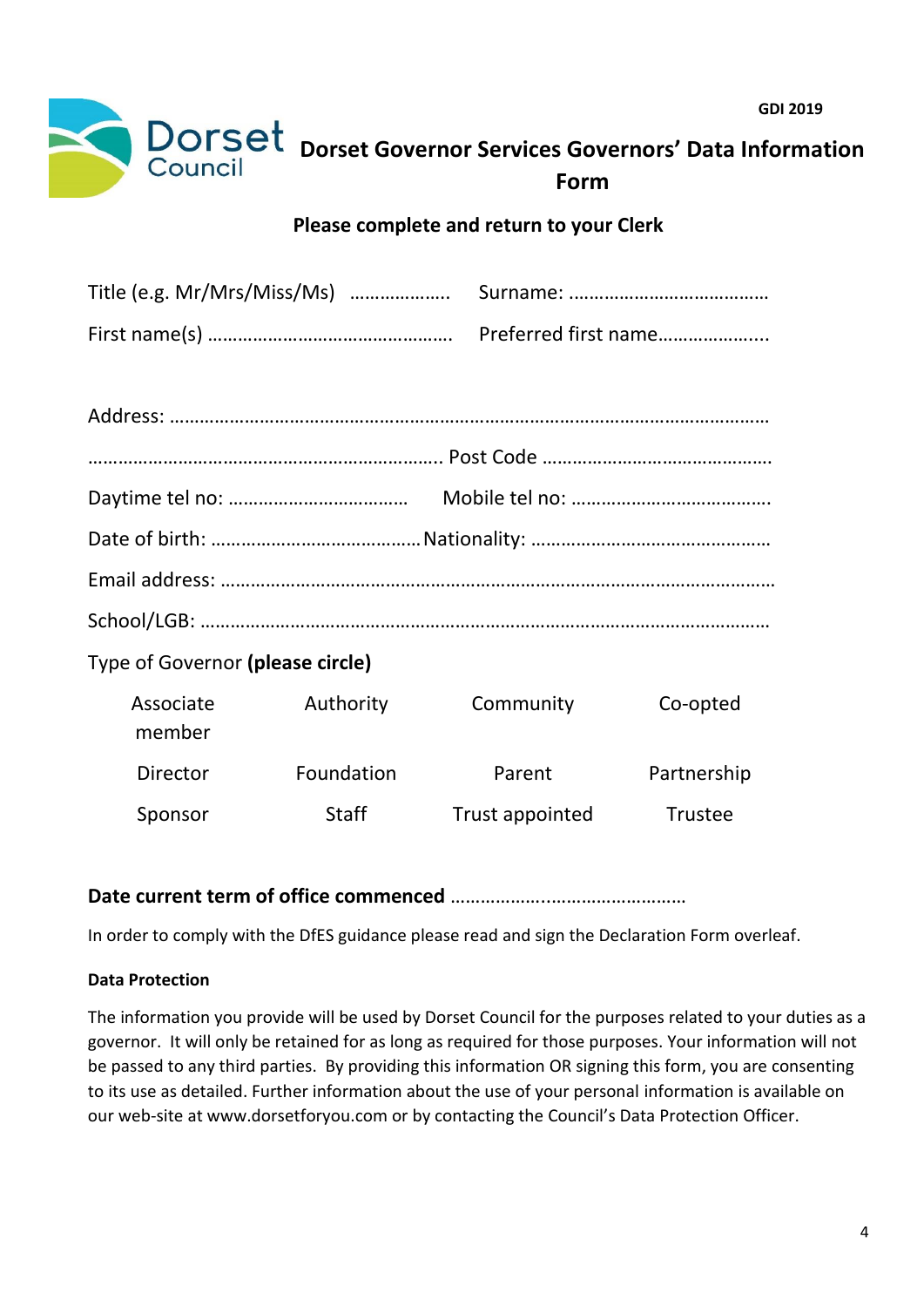#### **Declaration**

I declare that I am not disqualified from serving as a school governor and that:

- **I am** aged 18 or over at the date of this election or appointment
- **I do not** already hold a governor post at the same school

 **I am not** the subject of a bankruptcy restrictions order; an interim bankruptcy restrictions order; debt relief restrictions order; an interim debt relief restrictions order; my estate has not been sequestrated and the sequestration has not been discharged, annulled or reduced;

 **I am not** subject to a disqualification order or disqualification undertaking under the Company Directors Disqualification Act 1986; a disqualification order under the Companies (Northern Ireland) Order 2002; a disqualification undertaking accepted under the Company Directors Disqualification (Northern Ireland) Order 2002; or an order made under section 429(2)(b) of the Insolvency Act 1986 (failure to pay under county court administration order)

 **I have not** been removed from the office of trustee for a charity by an order made by the Charity Commission or Commissioners or High Court on grounds of any misconduct or mismanagement in the administration of the charity, or under section 34 of the Charities and Trustee Investment (Scotland) Act 2005 from being concerned in the management or control of any body

 **I am not** included in the list of people considered by the Secretary of State as unsuitable to work with children or young people

**I am not** barred from any regulated activity relating to children

 **I am not** subject to a direction of the Secretary of State under section 142 of the Education Act 2002 or section 128 of the Education and Skills Act 2008

 **I am not** disqualified from working with children or from registering for child-minding or providing day care

 **I am not** disqualified from being an independent school proprietor, teacher or employee by the Secretary of State

 **I am not** subject to certain exceptions for overseas offences that do not correlate with a UK offence, has been sentenced to three months or more in prison (without the option of a fine) in the five years ending with the date preceding the date of appointment/election as a governor or since becoming a governor

 **I am not** subject to certain exceptions for overseas offences that do not correlate with a UK offence, has received a prison sentence of two and a half years or more in the 20 years ending with the date preceding the date of appointment/election as a governor

 **I am not** subject to certain exceptions for overseas offences that do not correlate with a UK offence, has at any time received a prison sentence of five years or more

 **I have not** been convicted and fined for causing a nuisance or disturbance on school or educational premises during the five years ending with the date immediately preceding appointment/election or since appointment or election as a governor

 **I will not** refuse a request by the clerk to make an application to the Disclosure And Barring Service for a criminal records certificate.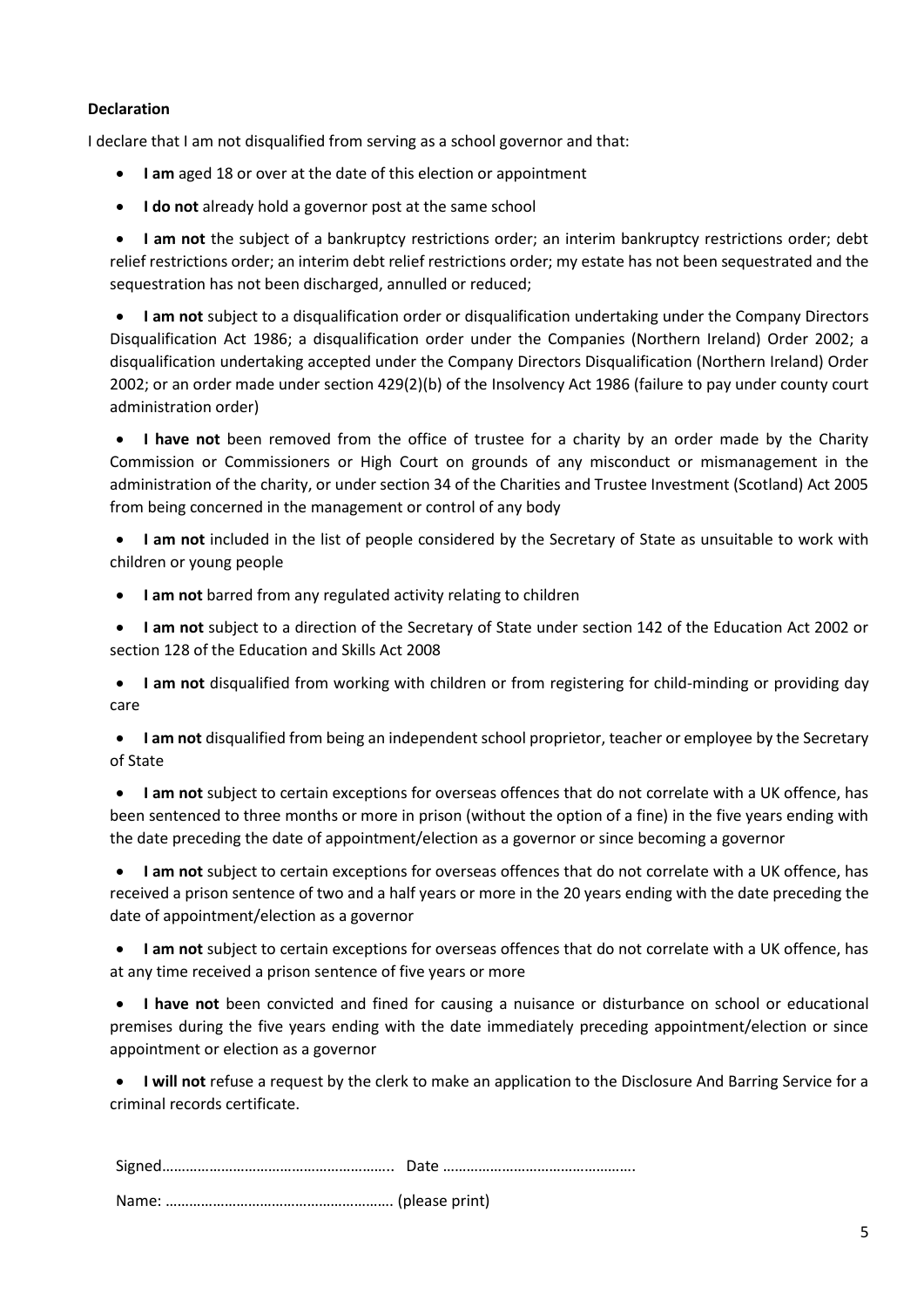#### **Dorset Council**

#### **Equal Opportunities and Ethnic Diversity**

The Department for Education and Skills periodically request statistical information about school governor recruitment. In order for the Council to provide such information (and for no other reason) it would be helpful if you could give the information requested below. This information is confidential and will not be used for any other purpose.

#### **Which of the following describes your ethnic origin?**

| <b>White British</b>                           | П      | White Irish             |        | Any other white<br>background                                                                      | $\Box$  |
|------------------------------------------------|--------|-------------------------|--------|----------------------------------------------------------------------------------------------------|---------|
| White & Black Caribbean                        | П      | White and Black African | П      | White and Asian                                                                                    | $\Box$  |
| Other mixed background                         | П      | Indian                  | $\Box$ | Pakistani                                                                                          | $\Box$  |
| Bangladeshi                                    | $\Box$ | Chinese                 | $\Box$ | Any other Asian background                                                                         | $\Box$  |
| Caribbean                                      | П      | African                 | $\Box$ | Any other black background                                                                         | $\Box$  |
| Arab                                           | П      | Gypsy/Romany            | П      | <b>Irish Traveller</b>                                                                             | □       |
| Any other ethnic<br>background                 | $\Box$ |                         |        |                                                                                                    |         |
| What is your gender?                           |        |                         |        |                                                                                                    |         |
| Male                                           | П      | Female                  | П      | Prefer not to say                                                                                  | $\perp$ |
| Do you consider yourself to have a disability? |        |                         |        |                                                                                                    |         |
| Yes                                            | П      | No                      | $\Box$ | Prefer not to say                                                                                  | $\Box$  |
| select all that apply)                         |        |                         |        | If you answered yes to the above, please state the type of disability which applies to you (please |         |
| Hearing impairment                             | $\Box$ | Learning disability     | $\Box$ | <b>Mental health illness</b>                                                                       | $\Box$  |
| Physical impairment                            | $\Box$ | Speech impairment       | $\Box$ | Visual impairment                                                                                  | $\Box$  |
| Long standing illness                          | $\Box$ | Other                   | $\Box$ | Prefer not to say                                                                                  | $\Box$  |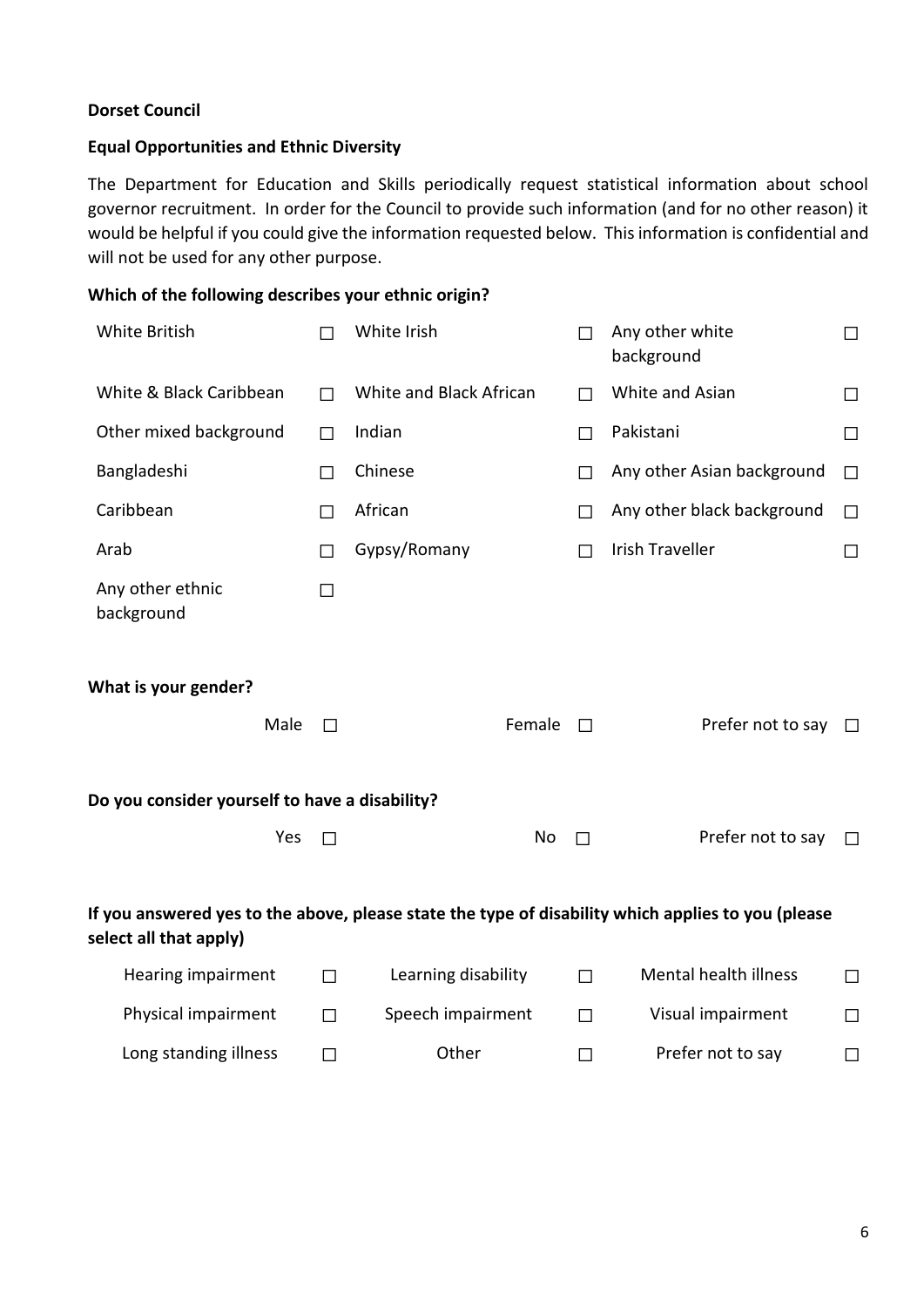# **Register of Business Interests**

| Name of school:<br><b>DOWNLANDS SCHOOL</b>                                                                                                                   |
|--------------------------------------------------------------------------------------------------------------------------------------------------------------|
| Your name:                                                                                                                                                   |
| Your address:                                                                                                                                                |
|                                                                                                                                                              |
| Job title and nature of duties:                                                                                                                              |
| Name and address of employer (please state if self-employed):                                                                                                |
|                                                                                                                                                              |
| Date of appointment as Governor/Head/Deputy Head:                                                                                                            |
| Pecuniary/business interests<br>Please see the school's Register of Business and Pecuniary Interests policy for information<br>about what should be declared |
| Self:                                                                                                                                                        |
|                                                                                                                                                              |
| Immediate family:                                                                                                                                            |
| Name:                                                                                                                                                        |
| Interests:                                                                                                                                                   |
|                                                                                                                                                              |
| Please continue overleaf or on a separate form if you need more space.                                                                                       |
| Signed:<br>Date:                                                                                                                                             |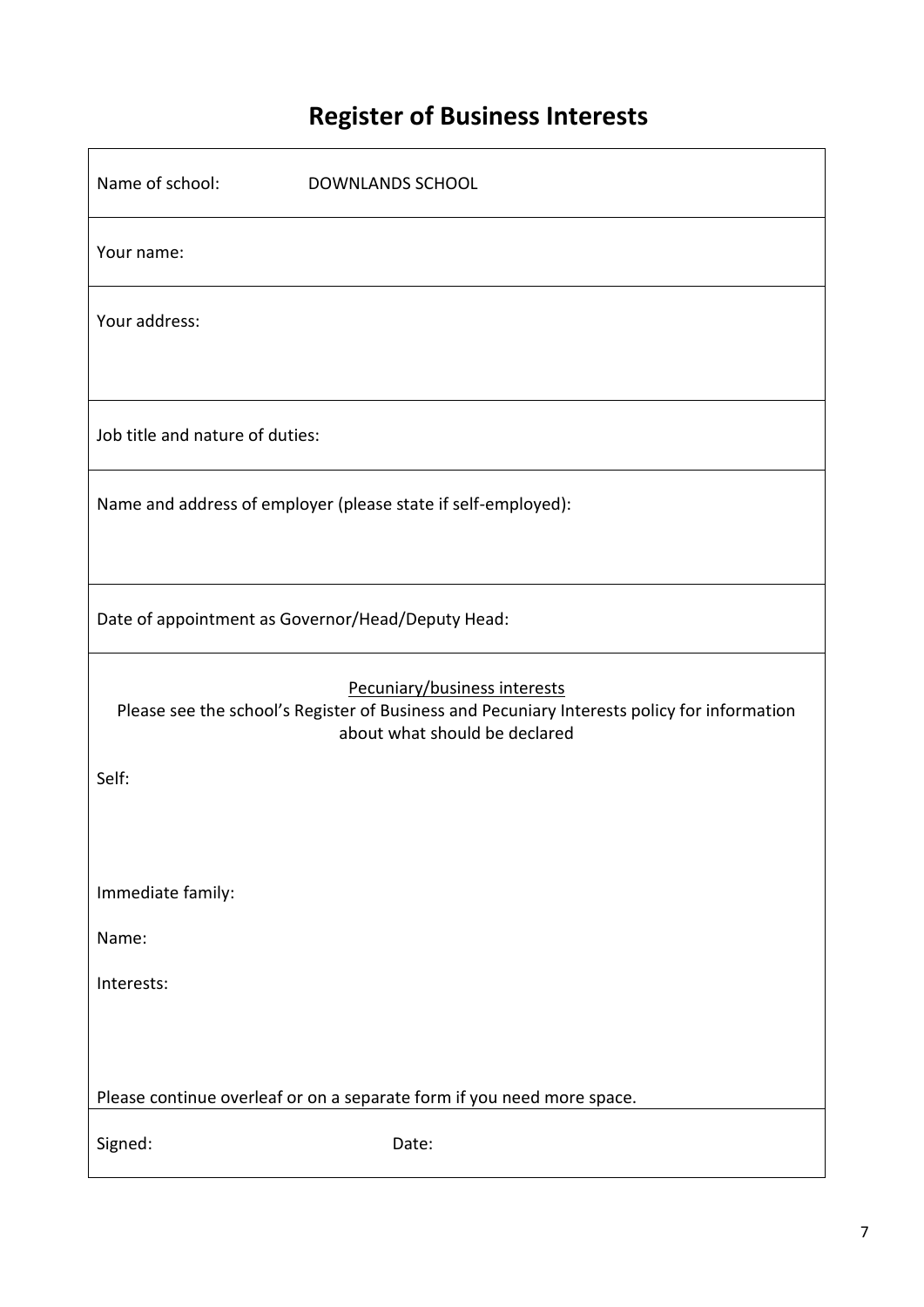## **School Governor Skills Audit**

An annual skills audit enables a Governing Body to explore its skills and knowledge base, as part of an overall assessment of GB effectiveness. The information obtained will be of use in organising committees, delegation of specific tasks, and will help to identify future training and information needs.

| <b>Skills</b>                                                               | <b>Experience</b> |                           |  |  |
|-----------------------------------------------------------------------------|-------------------|---------------------------|--|--|
| Do you have any of the following skills or experience? (tick if applicable) |                   |                           |  |  |
| Communication                                                               |                   | <b>Financial planning</b> |  |  |
| Listening                                                                   |                   | Contracting services      |  |  |
| Mediating                                                                   |                   | Team working              |  |  |
| Innovation                                                                  |                   | Marketing                 |  |  |
| Research                                                                    |                   | Project management        |  |  |
|                                                                             |                   | <b>Public relations</b>   |  |  |
|                                                                             |                   | Personnel management      |  |  |

#### **Training**

Please give brief details of courses you have undertaken in the past 3 years - include governor training, work based training and evening classes.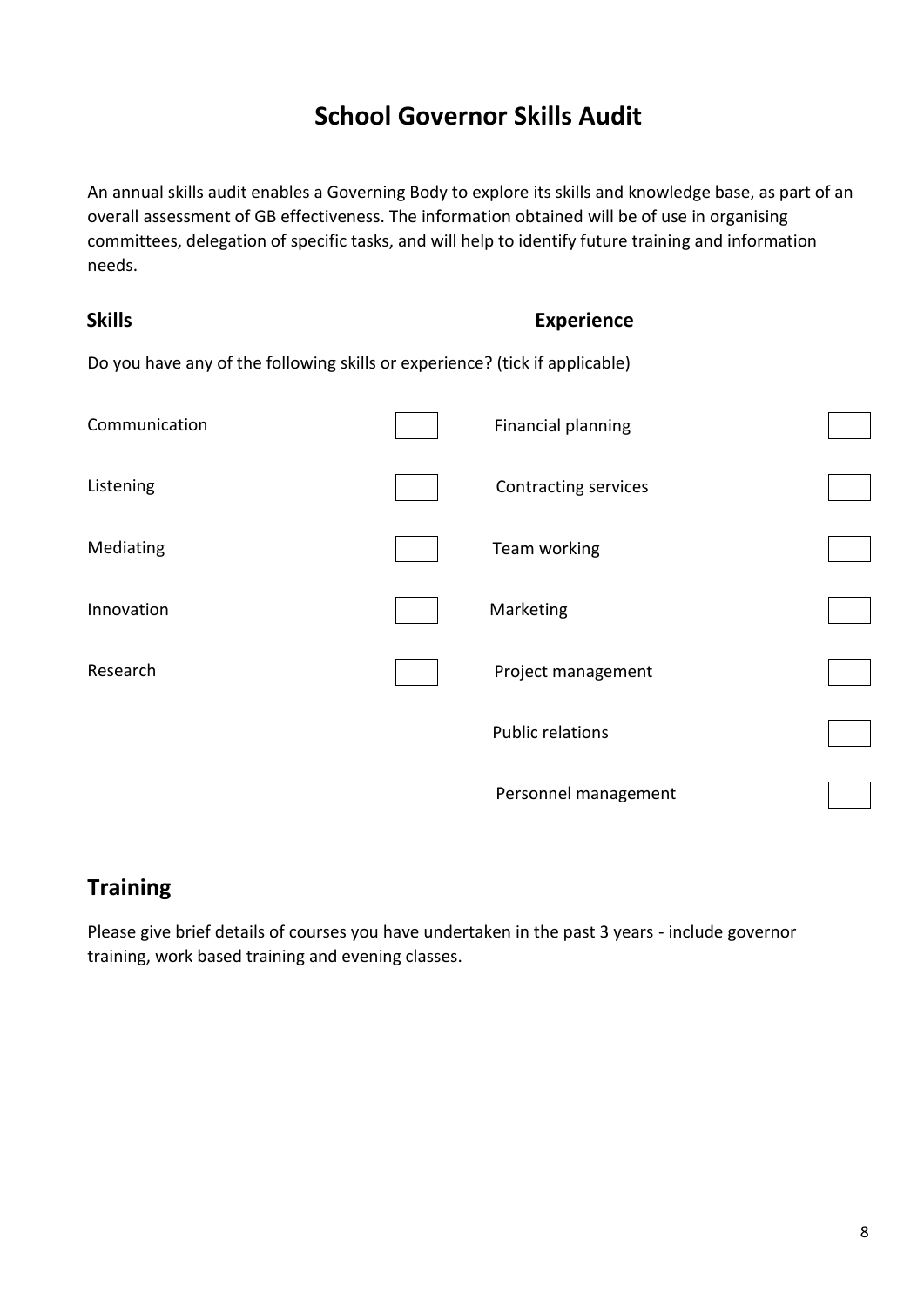#### **Knowledge**

How would you rate your understanding of the following? (circle)

| Key stage 1 and 2 curriculum/ (<br>Primary Schools)  |                                                           | poor                 | adequate                         | good                 | excellent                           |
|------------------------------------------------------|-----------------------------------------------------------|----------------------|----------------------------------|----------------------|-------------------------------------|
| Key stage 3 and 4 curriculum/ (Secondary<br>Schools) |                                                           | poor                 | adequate                         | good                 | excellent                           |
| School financial management                          |                                                           | poor                 | adequate                         | good                 | excellent                           |
| <b>Best Value</b>                                    |                                                           | poor                 | adequate                         | good                 | excellent                           |
| Personnel Management - general                       | - performance management<br>- recruitment/interviewing    | poor<br>poor<br>poor | adequate<br>adequate<br>adequate | good<br>good<br>good | excellent<br>excellent<br>excellent |
| <b>Equal Opportunities</b>                           |                                                           | poor                 | adequate                         | good                 | excellent                           |
| PANDA, Autumn Package and SIP                        | Awareness of sources of information about the school; ie, | poor                 | adequate                         | good                 | excellent                           |
| <b>Special Educational Needs</b>                     |                                                           | poor                 | adequate                         | good                 | excellent                           |
| The strengths and weaknesses of the school           |                                                           | poor                 | adequate                         | good                 | excellent                           |
| School buildings and maintenance                     |                                                           | poor                 | adequate                         | good                 | excellent                           |
| Health & Safety - legal responsibility and policy    |                                                           | poor                 | adequate                         | good                 | excellent                           |
| The short and long term priorities of the school     |                                                           | poor                 | adequate                         | good                 | excellent                           |
| The Ofsted Inspection Process                        |                                                           | poor                 | adequate                         | good                 | excellent                           |

#### **Interests**

It would be helpful if you could record your particular interests in education. For example : early years, mathematics teaching, creative arts, extra curricular, etc.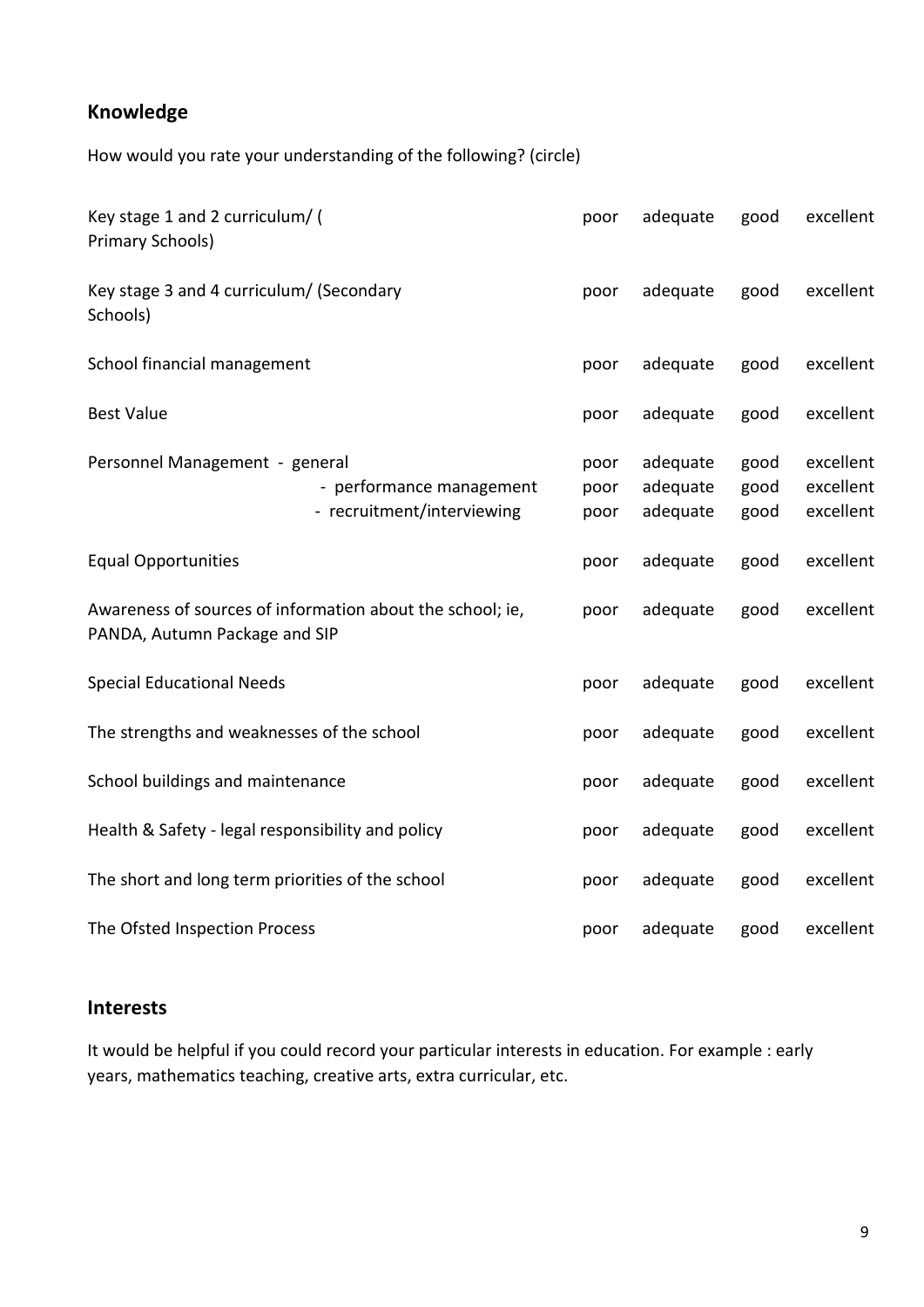**Would you like information on a particular topic that has been hard to find, or is there a particular subject you would like training on but which never seems to be on offer?** 

#### **How well do we know our school?\***

|                                                              | <b>Comments</b> |
|--------------------------------------------------------------|-----------------|
| Have you met all the staff?                                  |                 |
| Do you know your way around the site?                        |                 |
| Are you familiar with the school day and the class structure |                 |
| Do you know the school's aims and mission statement?         |                 |
|                                                              |                 |
|                                                              |                 |
|                                                              |                 |
|                                                              |                 |

\*please amend/add any further questions that are relevant for your governing body

| Any other comments: |  |  |  |
|---------------------|--|--|--|
|                     |  |  |  |
|                     |  |  |  |
|                     |  |  |  |
|                     |  |  |  |
|                     |  |  |  |
|                     |  |  |  |

*With thanks and acknowledgements to Devon Governor Services*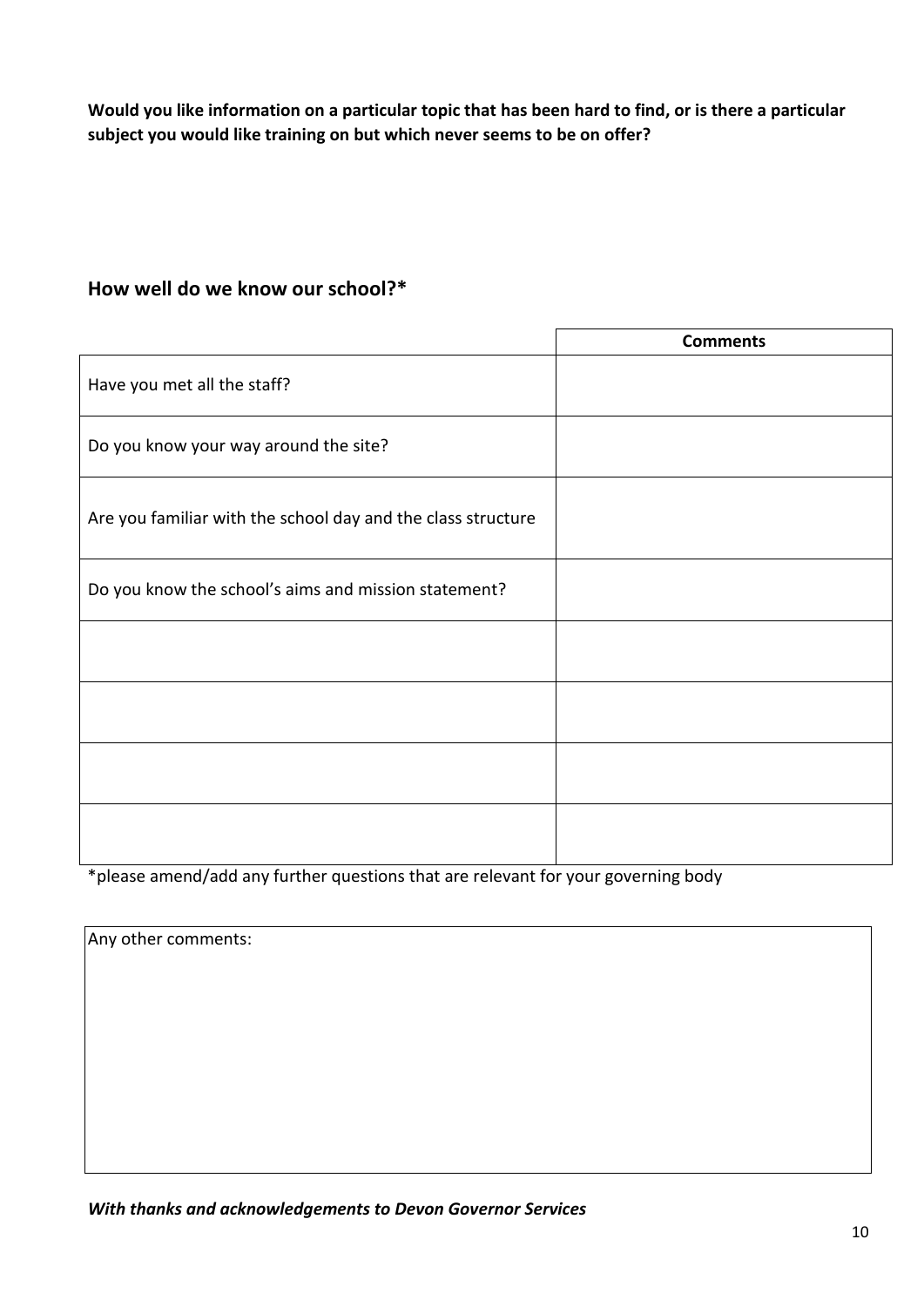# **Governor Contact List**

| <b>Name</b>   | <b>Email</b>                         | <b>Position</b> | Category     |
|---------------|--------------------------------------|-----------------|--------------|
| Jeremy        | Ossieosborneuk@gmail.com             | Chair           | Co-opted     |
| Osborne       |                                      |                 |              |
| Janette       | janettecrosby@hotmail.com            | Vice &          | Authority    |
| Crosby        |                                      | Finance         |              |
| James Rielly  | jrielly@downlandsschool.org          | Headteacher     | Head         |
| Christine     | christinegoodall@downlandsschool.org |                 | <b>Staff</b> |
| Goodall       |                                      |                 |              |
| Rachel        | rwaters@downlandsschool.org          |                 | Co-opted     |
| <b>Waters</b> |                                      |                 |              |
| Keith         | keith.dawson621@mod.gov.uk           | Curriculum/     | Co-opted     |
| Dawson        |                                      | Middle          |              |
|               |                                      | Leadership      |              |
| Angela        | angelacansfield@hotmail.co.uk        | Safeguarding/   | Co-opted     |
| Cansfield     |                                      | Inclusion       |              |
| Ken Adolphe   | kenadolphe@hotmail.com               |                 | Co-opted     |
| Vacant        |                                      |                 | Parent       |
| Vacant        |                                      |                 | Parent       |
| Vacant        |                                      |                 | Co-opted     |
| Vacant        |                                      |                 | Co-opted     |

Health & Safety, Pupil Premium, Maths and English to be assigned.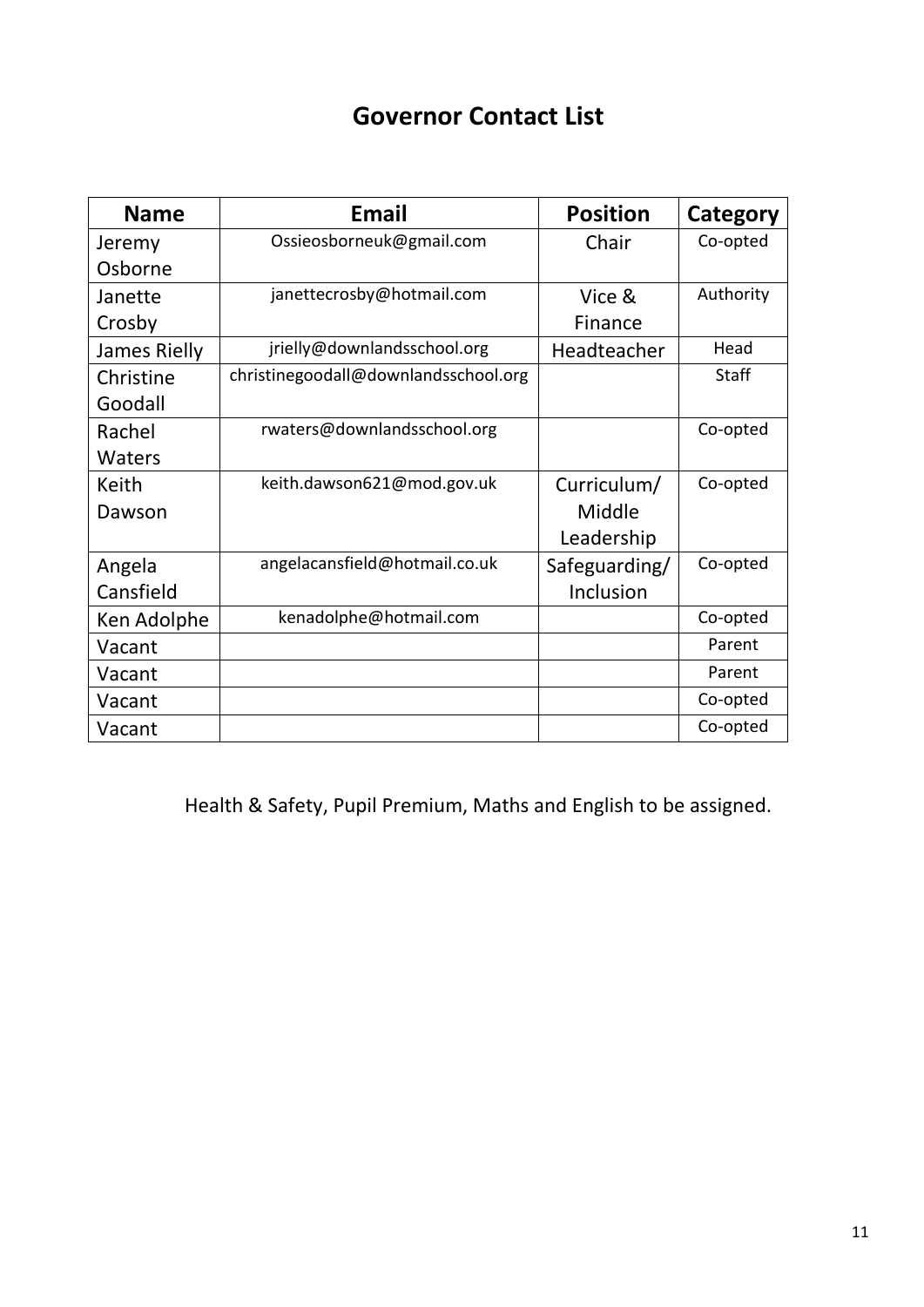## **Privacy Notice**

### **(How we use personal information on get information about schools - GIAS)**

This privacy notice explains:

- how personal information is going to be used
- what it is used for
- who it might be shared with and why
- how long it is kept.

The information you provide helps us meet the statutory duties placed on us.

#### **The categories of governance information that we process include:**

- personal identifiers, contacts and characteristics (such as name, date of birth, contact details and postcode)
- governance details (such as role, start and end dates and governor ID)
- attendance at meetings and training sessions
- business and financial interests

#### **Why we collect and use governance information**

The personal data collected is essential, in order for the school to fulfil their official functions and meet legal requirements.

We collect and use governorance information, for the following purposes:

a) to meet the statutory duties placed upon us

All maintained school governing bodies, under [section 538 of the Education Act 1996](http://www.legislation.gov.uk/ukpga/1996/56/section/538) have a legal duty to provide the governance information as detailed above.

We collect and use information under Article 6 and Article 9 of the GDPR, this enables the school to process information such as Departmental Censuses under the Education Act 1996 and other such data processes that relate education provision.

#### **Collecting governance information**

We collect personal information via governor contact forms and email.

Governance data is essential for the school's operational use. Whilst the majority of personal information you provide to us is mandatory, some of it may be requested on a voluntary basis. In order to comply with GDPR, we will inform you at the point of collection, whether you are required to provide certain information to us or if you have a choice in this.

#### **Storing governance information**

We hold data on local and cloud based computer systems, as well as on paper. There are strict controls on who can see your information. We will hold data for as long as necessary in line with our retention scheducle, after which the information will be securely destroyed.

#### **Who we share governance information with**

We routinely share this information with:

- our local authority (where applicable)
- the Department for Education (DfE)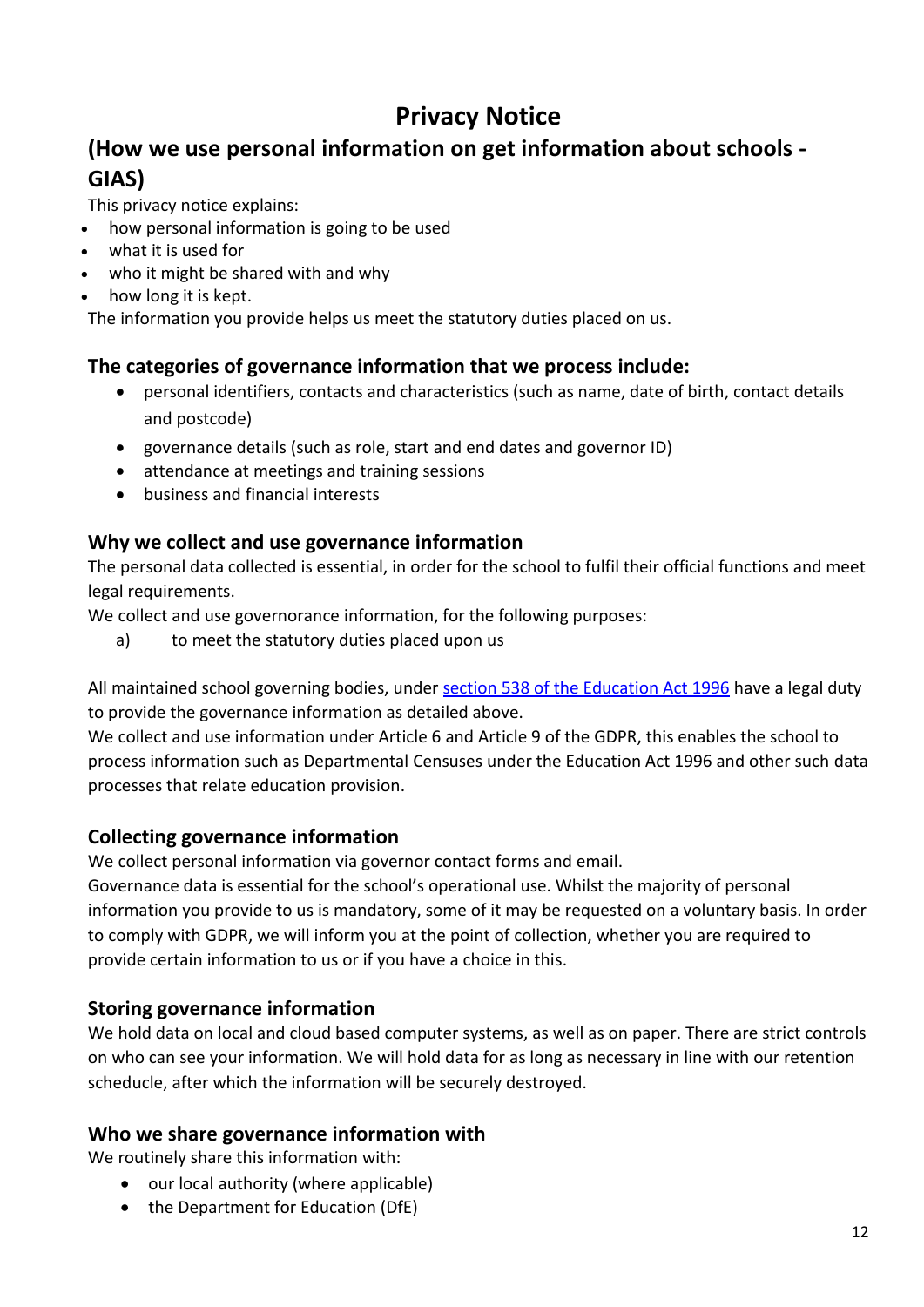#### **Why we share governance information**

We do not share information about individuals in governance roles with anyone without consent unless the law and our policies allow us to do so.

#### **Department for Education**

The Department for Education (DfE) collects personal data from educational settings and local authorities. We are required to share information about individuals in governance roles with the Department for Education (DfE), under:

We are required to share information about our governors with the Department for Education (DfE) under [section 538 of the Education Act 1996](http://www.legislation.gov.uk/ukpga/1996/56/section/538)

All data is entered manually on the GIAS system and held by DfE under a combination of software and hardware controls which meet the current [government security policy framework.](https://www.gov.uk/government/publications/security-policy-framework) For more information, please see 'How Government uses your data' section.

#### **Requesting access to your personal data**

Under data protection legislation, you have the right to request access to information about you that we hold. To make a request for your personal information, contact James Rielly. You also have the right to:

- to ask us for access to information about you that we hold
- to have your personal data rectified, if it is inaccurate or incomplete
- to request the deletion or removal of personal data where there is no compelling reason for its continued processing
- to restrict our processing of your personal data (i.e. permitting its storage but no further processing)
- to object to direct marketing (including profiling) and processing for the purposes of scientific/historical research and statistics
- not to be subject to decisions based purely on automated processing where it produces a legal or similarly significant effect on you

 $\bullet$ 

If you have a concern or complaint about the way we are collecting or using your personal data, you should raise your concern with us in the first instance or directly to the Information Commissioner's Office at <https://ico.org.uk/concerns/>

For further information on how to request access to personal information held centrally by DfE, please see the 'How Government uses your data' section of this notice.

#### **Withdrawal of consent and the right to lodge a complaint**

Where we are processing your personal data with your consent, you have the right to withdraw that consent. If you change your mind, or you are unhappy with our use of your personal data, please let us know by contacting James Rielly.

#### **Last updated**

We may need to update this privacy notice periodically so we recommend that you revisit this information from time to time. This version was last updated January 2021.

#### **Contact**

If you would like to discuss anything in this privacy notice, please contact: James Rielly.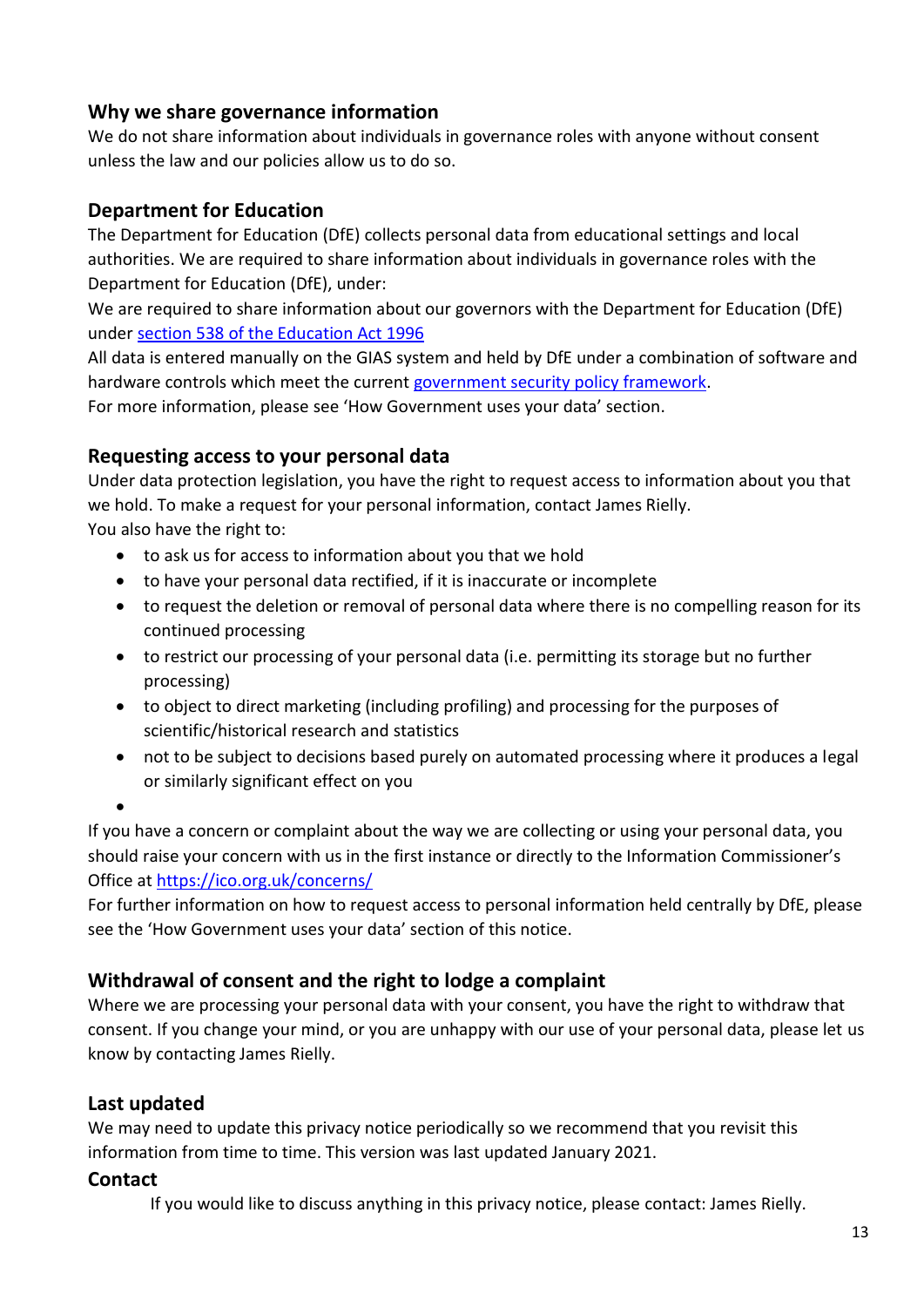### **Instrument of Government**

#### **INSTRUMENT OF GOVERNMENT OF COMMUNITY SCHOOLS MADE BY DORSET COUNTY COUNCIL UNDER SCHOOL GOVERNANCE (CONSTITUTION) (ENGLAND) REGULATIONS 2012**

- 1. The name of the school is Downlands Community Primary School.
- 2. The school is a community school.
- 3. The name of the governing body is "The Governing Body of Downlands Community Primary School".
- 4. The governing body shall consist of:
	- (a) 2 Parent Governors
	- (b) 1 Local Authority Governor
	- (c) 1 Head Teacher
	- (d) 1 Staff Governor
	- (e) 7 Co-Opted Governors
- 5. The total number of governors is: 12
- 6. This instrument of government comes into effect on 2<sup>nd</sup> July 2014.
- 7. This instrument was made by order of Dorset County Council.

THE COMMON SEAL of the DORSET COUNTY COUNCIL was affixed hereto in the presence of: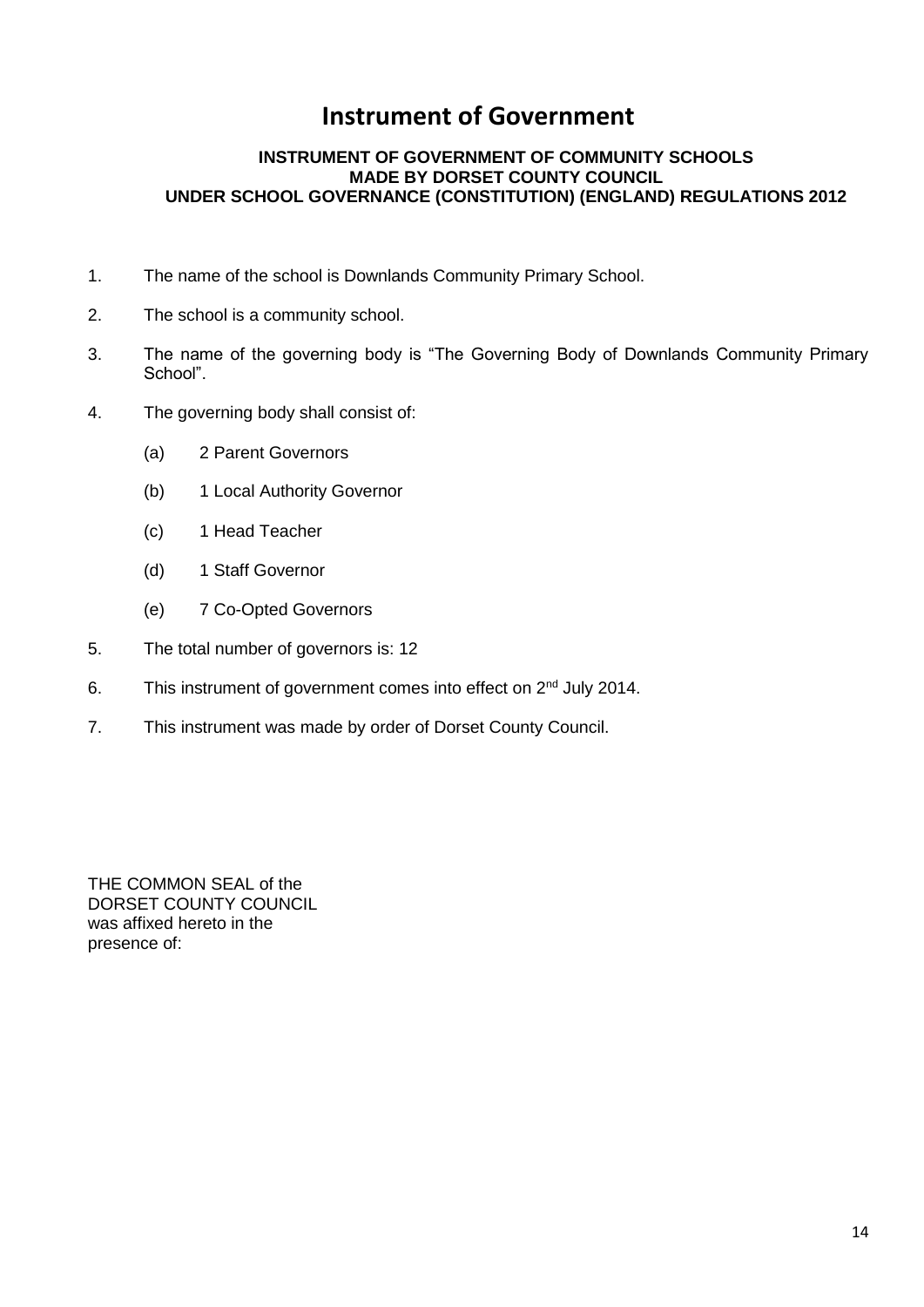## **Terms of Reference**

This paper summarises the Education (School Government) (Terms of Reference) (England) Regulations of 2000, which set down the legal framework for the terms of reference for governing bodies.

#### **Preamble**

The governing body must act with integrity, objectivity and honesty in the best interest of the school and be open about the decisions it makes and the actions it takes. In particular the governing body must be prepared to explain its decisions and actions to interested persons (though this does not means the governing body is required to disclose information it has decided should be confidential).

#### **The role of the governing body**

The governing body fulfils a largely strategic role in the running of the school.

1. The governing body will establish a strategic framework for the school by:

- Setting aims and objectives of the school;
- Setting polices to achieve those aims and objectives;
- Setting targets to achieve those aims and objectives.
- 2. The governing body will monitor and evaluate progress towards achievement of its aims and objectives and regularly review the strategic framework for the school in light of that progress.
- 3. In establishing and monitoring the strategic framework the governing body considers any advice given by the headteacher and must comply with any trust deed relating to the school.
- 4. The governing body will act as a critical friend to the headteacher: it will support the head and offer constructive criticism.

#### **The role of the headteacher**

The headteacher is responsible for the internal organisation, management and control of the school and for the implementation of the governing body's strategic framework.

- 1. The headteacher will advise the governing body in determining and reviewing its strategic framework for the school. In particular the headteacher will formulate for consideration by the governing body aims and objectives for the school, policies to achieve its aims and objectives and targets for achievement of the governing body's aims and objectives.
- 2. The headteacher must at least once a year report to the governing body on progress towards achieving its aims and objectives, in particular towards meeting specific targets set.

#### **Delegation of the governing body's functions**

In deciding how to delegate its functions, the governing body must have regard to its overall strategic purpose and the responsibility of the headteacher for the operational management of the school.

1. The headteacher will comply with any reasonable direction made by the governing body in performing any function it delegates to him.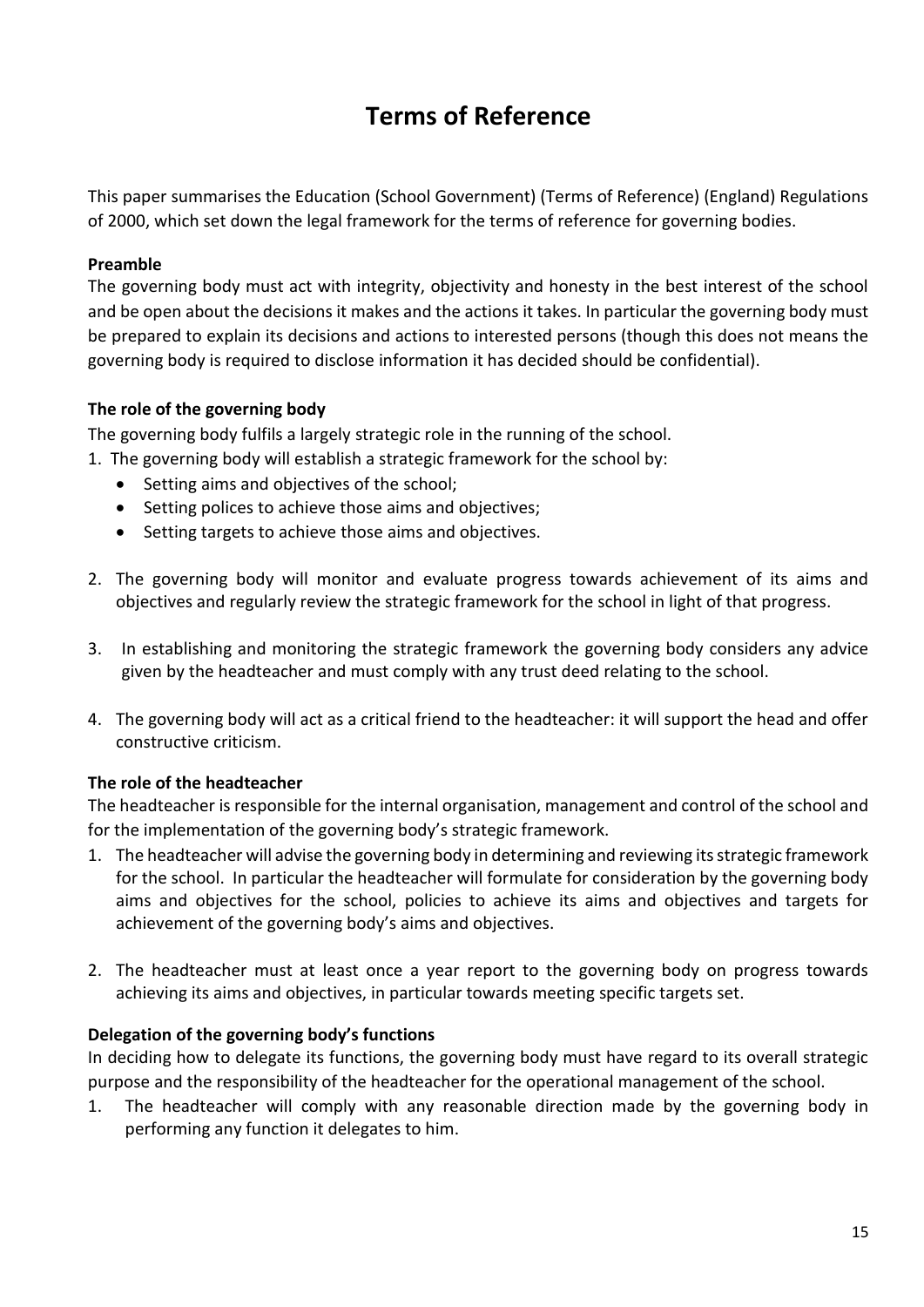#### **School curriculum policy**

The headteacher will formulate a curriculum policy for adoption by the governing body.

- 1. The headteacher will review the curriculum policy annually and make any necessary changes, for adoption by the governing body.
- 2. The headteacher will implement the curriculum policy adopted by the governing body.
- 3. The governing body will:
	- Consider and adopt the headteacher's curriculum policy and any changes to it, with or without modification;
	- Monitor, evaluate and review the implementation of the curriculum policy.

#### **Performance management policy**

The governing body must agree and implement a performance management policy setting out how teacher appraisal at the school is to be implemented. This includes headteacher appraisal. The governing body may request the headteacher to formulate a performance management policy for consideration and adoption, with or without modification. The governing body must review the performance management policy annually and amend it as it sees fit.

- 1. Before establishing or amending the performance management policy, the governing body must ensure that all teachers are consulted. The governing body may ask the headteacher to do this.
- 2. The governing body must make a copy of the policy available at the school for inspection by staff, anyone involved in operation of the appraisal system and the School Improvement Partner.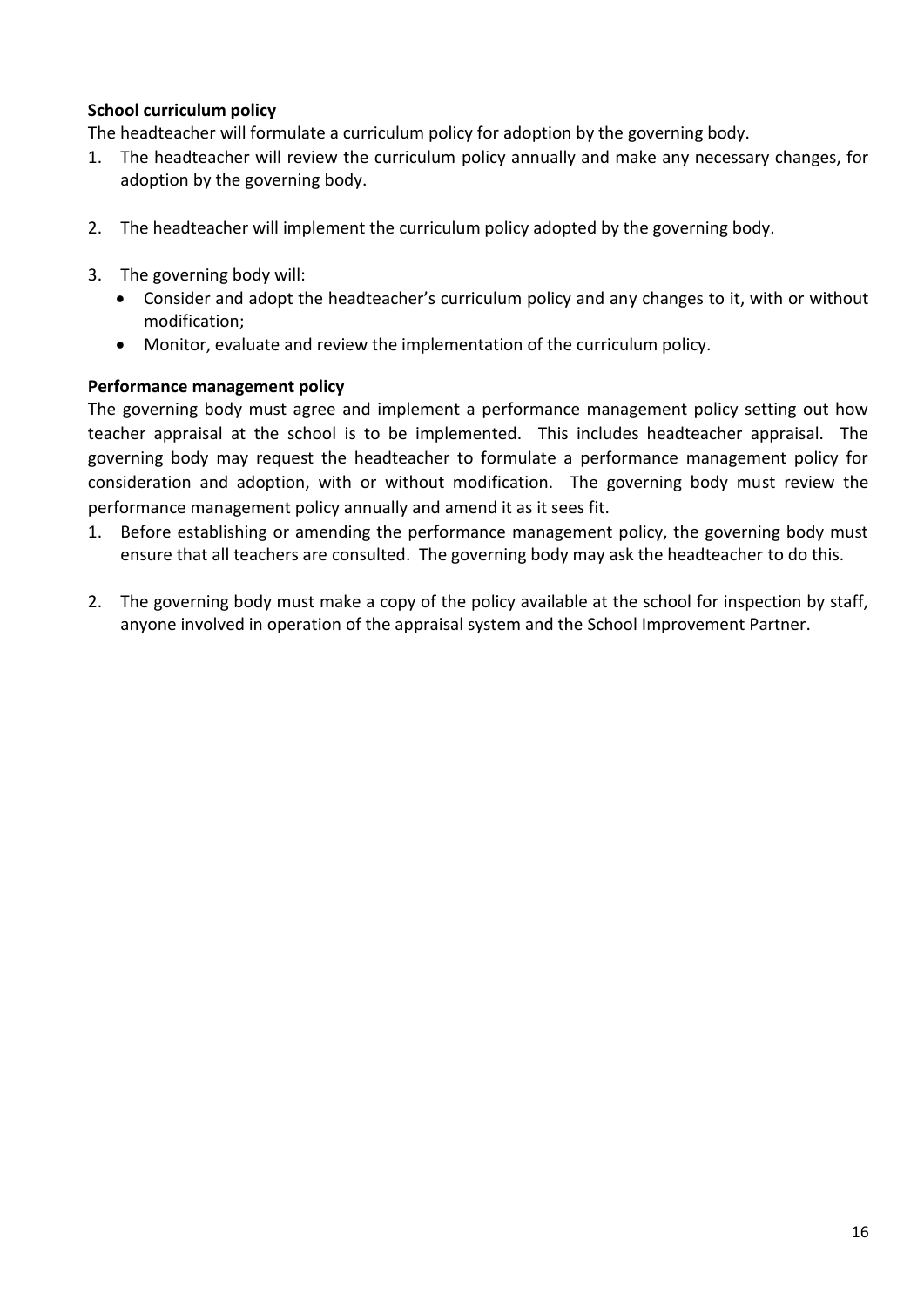## **Jargon Buster – A governors guide to acronyms**

**ARE** - Age-related expectations identify what is expected of a pupil by a specified age or year group.

**ASP** - Analyse School Performance. This guidance is an explanation for governing boards about the changes to the way the DfE reports on school performance, and how governors can access and use this date to monitor performance and outcomes for pupils.

**AWPU** - Age Weighted Pupil Unit: the sum of money allocated to the school for each pupil according to age. This is the basic unit of funding for the school.

**CAF** – Common Assessment Framework.

**CAMHS** – Child and Adolescent Mental Health Service.

**COG** – Chair of Governors. Co-ordinator of Governor Services.

**COOS** – Children Out of School.

**CPD** - Continuing Professional Development

**DBS** – Disclosure and Barring Service.

**DfE** - Department for Education: the government department responsible for schools and children (formerly DCSF).

**DSG** - Dedicated School Grant – funding from central government to the LA, the majority of which is then delegated directly to individual schools through the LA's funding formula.

**EEF** - Education endowment foundation.

**EAL** - English as an Additional Language.

**ESFA** - Education and Skills Funding Agency – a single funding agency accountable for funding education and training for children, young people and adults (formerly the EFA and SFA).

**EHC plan** - Education, health and care plans: the document which replaces statements of SEN and Learning Difficulties Assessments for children and young people with special educational needs.

**ESO** - Education Supervision Order, which LAs may apply for to deal with cases of poor attendance at school.

**EWO** - Education Welfare Officer – a professional worker who visits pupils' homes and deals with attendance problems and other welfare matters in co-operation with the school.

**Ex officio** - able to attend meetings by virtue of holding a particular office.

**FGB** – Full governing body.

**FIS** – Financial Information Service.

**FSM** - Free school meals: pupils are eligible for FSM if their parents receive certain benefits.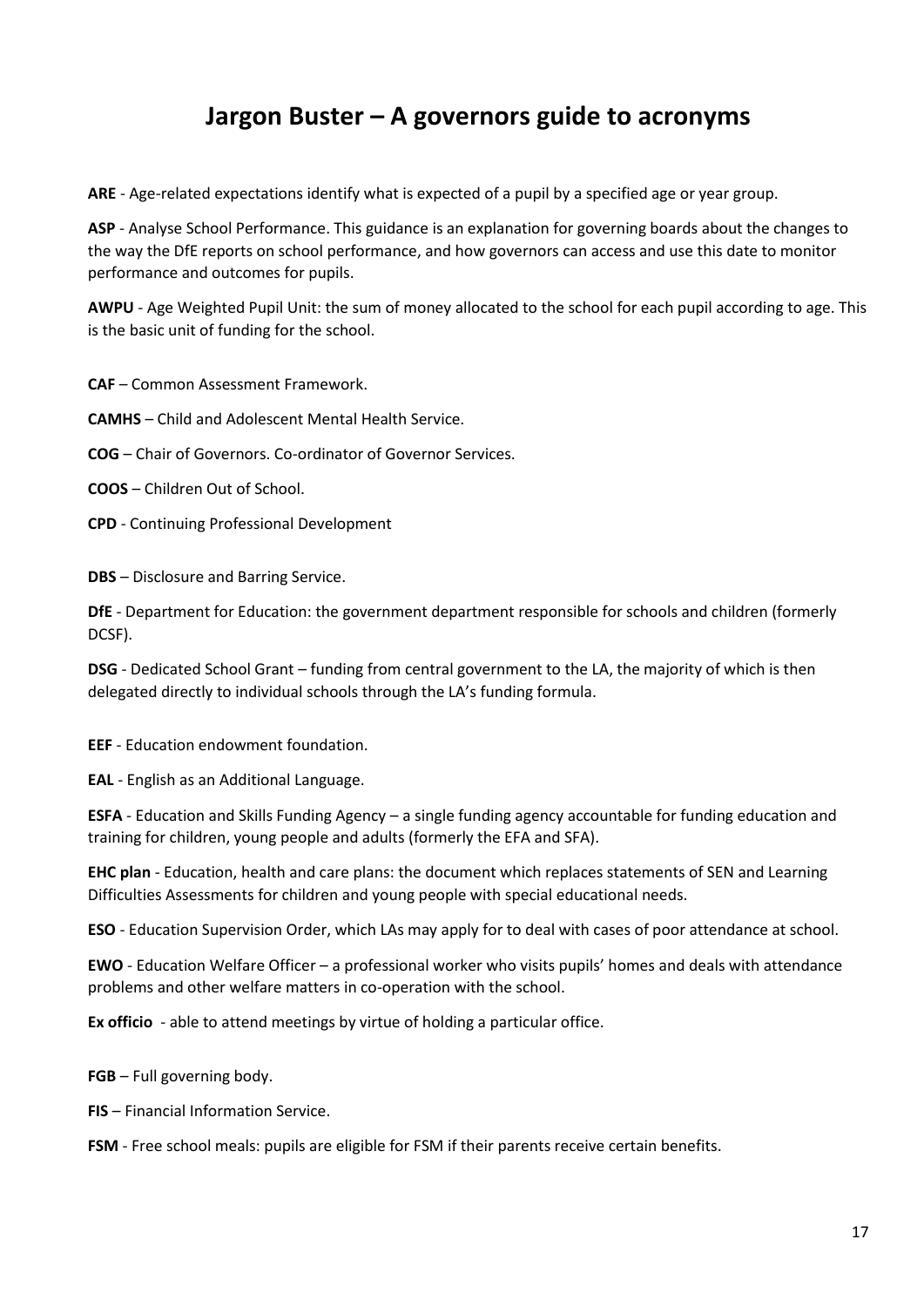**HLTA** - Higher Level Teaching Assistant.

**INSET** - In-Service Education and Training: courses for practising teachers and other school staff.

**KS** – Key stage.

**LA** - Local authority.

**LAC** - Looked After Children: Children who are in care provision. May also refer to children who have been in care at any time in the last six years.

**MAT** - Multi academy trust: where two or more academies are governed by one trust (the members) and a board of trustees (the trustees).

**NAHT** - National Association of Head Teachers: a headteacher union.

**NGA** - National Governance Association: the national membership organisation for school governors.

**NOR** - Number on roll.

**NPQH** - National Professional Qualification for Headship: training for new or aspiring headteachers.

**NQT** - Newly Qualified Teacher.

**NUT** - National Union of Teachers: a teaching union.

**Ofsted** – Office for Standards in Education.

**PAN** - Published Admissions Number: the number of children the LA (or governing board of a foundation or voluntary aided school or academy trust) determines must be admitted to any one year group in the school.

**PI** - Performance Indicators (sometimes called key performance indicators). Used to evaluate the success of a school or of a particular activity in which it engages.

**PPA** - Planning, Preparation and Assessment: 10% guaranteed non-contact time for teachers.

**PRP** - Performance Related Pay: schools following the STCPD must now ensure teachers' pay is linked to their performance.

**PRU** - Pupil Referral Unit: alternative education provision for pupils unable to attend a mainstream school or special school.

**PSHE** – Personal, Social, and Health Education.

**PSP** - Pastoral Support Programme for pupils at serious risk of permanent exclusion.

**PTA** – Parents and Teacher Association.

**QTS**- Qualified Teacher Status.

**RSC** - Regional Schools Commissioner.